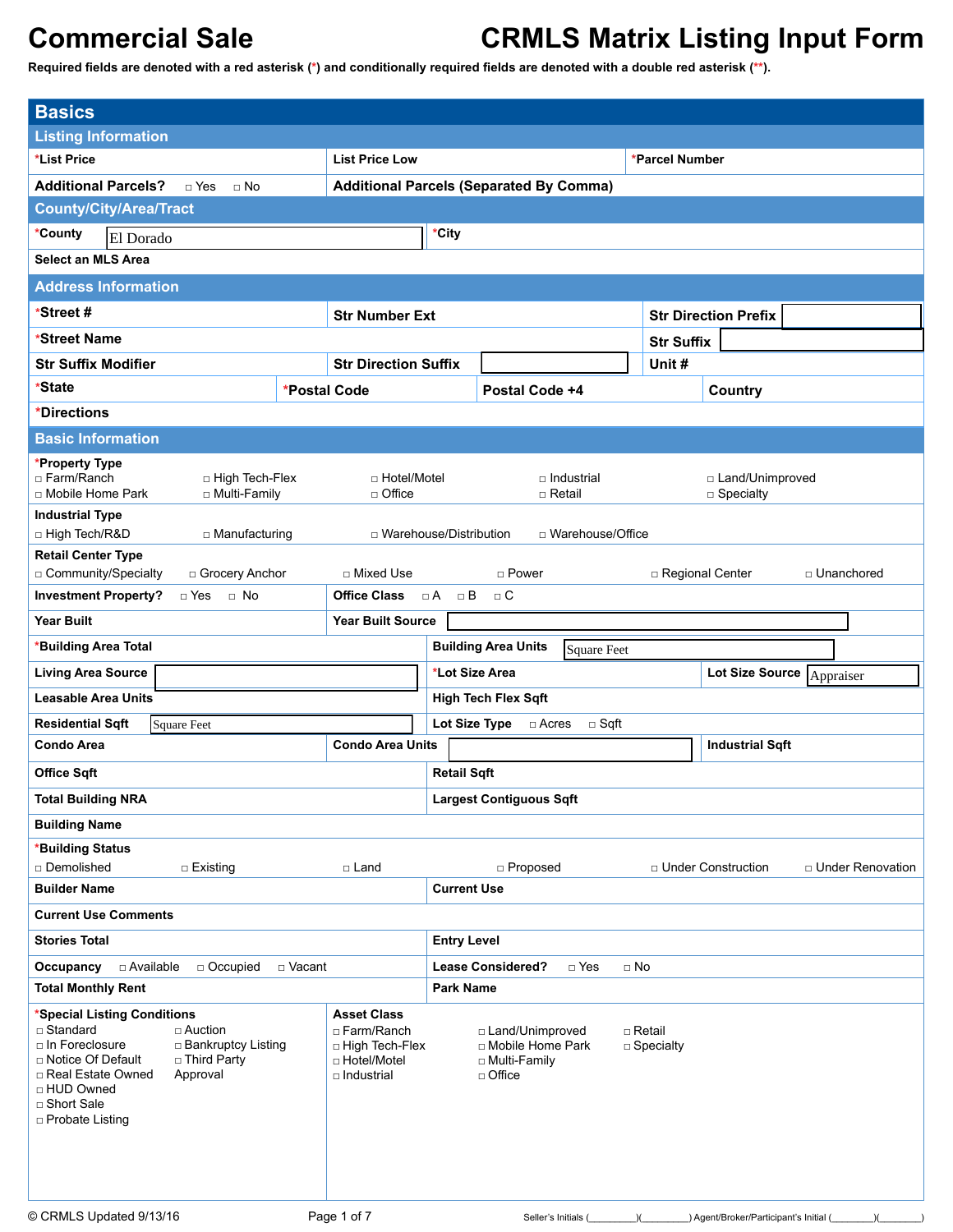**Basics** *(Continued)*

# **Commercial Sale CRMLS Matrix Listing Input Form**

**Required fields are denoted with a red asterisk (\*) and conditionally required fields are denoted with a double red asterisk (\*\*).**

| <b>Business Type</b>          |                           |                           |                        |  |
|-------------------------------|---------------------------|---------------------------|------------------------|--|
| $\Box$ Accounting             | $\sqcap$ Child Care       | $\Box$ Gift Shop          | $\sqcap$ Pet Store     |  |
| □ Administrative and Support  | $\Box$ Church             | $\sqcap$ Government       | □ Photographer         |  |
| □ Adult Family Home           | $\Box$ Clothing           | □ Grocery                 | □ Pizza                |  |
| $\Box$ Advertising            | $\sqcap$ Commercial       | $\Box$ Hardware           | $\Box$ Printing        |  |
| □ Agriculture                 | □ Computer                | □ Health Food             | □ Professional Service |  |
| □ Animal Grooming             | $\Box$ Condominium        | □ Health Services         | □ Professional/Office  |  |
| □ Appliances                  | □ Construction/Contractor | $\Box$ Hobby              | □ Real Estate          |  |
| $\Box$ Aquarium Supplies      | □ Convalescent            | □ Home Cleaner            | $\Box$ Recreation      |  |
| $\Box$ Arts and Entertainment | □ Convenience Store       | □ Hospitality             | □ Regional Center      |  |
| $\Box$ Athletic               | □ Dance Studio            | $\sqcap$ Hotel/Motel      | $\sqcap$ Rental        |  |
| $\Box$ Auto Body              | $\Box$ Decorator          | □ Ice Cream/Frozen Yogurt | □ Restaurant           |  |
| □ Auto Dealer                 | □ Deli/Catering           | $\sqcap$ Industrial       | $\sqcap$ Retail        |  |
| □ Auto Glass                  | $\sqcap$ Dental           | $\Box$ Jewelry            | □ Saddlery/Harness     |  |
| $\sqcap$ Auto Parts           | $\sqcap$ Distribution     | □ Landscaping             | $\sqcap$ Showroom      |  |
| □ Auto Rent/Lease             | $\square$ Doughnut        | $\sqcap$ Laundromat       | □ Single-Tenant        |  |
| □ Auto Repair-Specialty       | □ Drugstore               | □ Liquor Store            | □ Special Use          |  |
| □ Auto Service                | □ Dry Cleaner             | $\sqcap$ Live/Work        | □ Sporting Goods       |  |
| □ Auto Stereo/Alarm           | □ Education/School        | $\Box$ Locksmith          | □ Stand-Alone          |  |
| $\Box$ Auto Tires             | $\Box$ Electronics        | □ Manufacturing           | $\Box$ Storage         |  |
| □ Auto Wrecking               | □ Employment              | $\sqcap$ Medical          | $\Box$ Strip Mall      |  |
| □ Bakery                      | $\sqcap$ Farm             | $\sqcap$ Mixed            | $\Box$ Toys            |  |
| □ Bar/Tavern/Lounge           | □ Farm/Ranch              | □ Mobile/Trailer Park     | □ Transportation       |  |
| □ Barber/Beauty               | □ Fast Food               | □ Multi-Tenant            | □ Travel               |  |
| □ Bed & Breakfast             | $\Box$ Financial          | $\sqcap$ Music            | □ Upholstery           |  |
| □ Books/Cards/Stationary      | $\sqcap$ Fitness          | □ Nursing Home            | $\Box$ Utility         |  |
| □ Build to Suit               | □ Florist/Nursery         | $\Box$ Office             | □ Variety              |  |
| $\sqcap$ Butcher              | □ Food & Beverage         | $\Box$ Office Supply      | $\sqcap$ Video         |  |
| — Cabinate                    | - Forest Resente          | — ∩thar                   | $\Box$ Wallnaner       |  |

- □ Cabinets □ Candy/Cookie
- □ Car Wash
- □ Carpet/Tile
- 
- □ Forest Reserve
- □ Franchise
- □ Furniture □ Gas Station
- 
- 
- □ Other □ Pad(s)
- □ Paints
- □ Parking

□ Wallpaper □ Warehouse

- □ Wholesale
- 

## **Description**

### **Public Remarks**

*The Public Remarks may only contain a description of the property, its features, its location or community, specific terms to or exclusions from a sale (or lease). All text must be entered in the English language ONLY. The following are NOT allowed to appear in the property description: Gate/Alarm Codes, Lockbox Combo, FSBO, Vacant, Occupied, Open House Information, Showing Instructions, Email Addresses, Website Addresses, Phone Numbers, Agent, Assistant, Co-Lister or Owner Names, or any language that violates Fair Housing/HUD Guidelines.*

## **Vitural Tour URL Unbranded**

*The Virtual Tour Field shall contain ONLY a live link to a Virtual Tour of the property. The Virtual Tour may not include such things as: agent/broker photos, agent/broker names, phone numbers, web site addresses, email addresses or advertising other than about the property. No messages or solicitations of any kind. Begin your URL with HTTP:// or HTTPS://. For example http://www.virtualtoursite.com/etc.*

## **Vitural Tour URL Unbranded 2**

*The Virtual Tour Field shall contain ONLY a live link to a Virtual Tour of the property. The Virtual Tour may not include such things as: agent/broker photos, agent/broker names, phone numbers, web site addresses, email addresses or advertising other than about the property. No messages or solicitations of any kind. Begin your URL with HTTP:// or HTTPS://. For example http://www.virtualtoursite.com/etc.*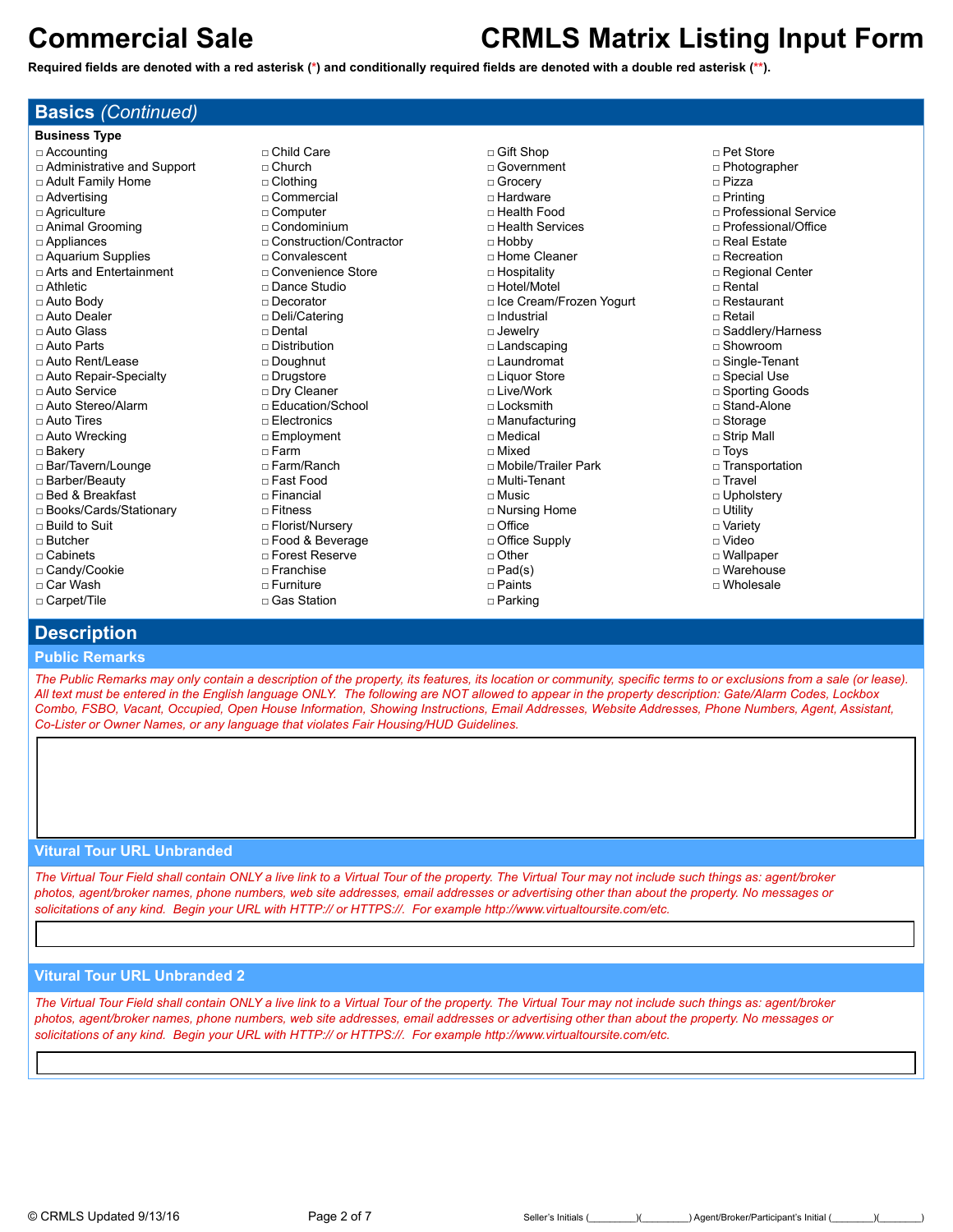**Required fields are denoted with a red asterisk (\*) and conditionally required fields are denoted with a double red asterisk (\*\*).**

## **Syndication Remarks & Branded Virtual Tour**

### **Syndication Remarks**

*Syndication Remarks may contain information intended specifically for the consumers; this includes contact and other non-confidential information. Syndication Remarks is used in place of the Property Description for syndication display. If left blank during input, syndication websites will continue to receive the text you place in the "Property Description" field.*

### **Virtual Tour URL Branded**

*This Virtual Tour may include Agent/Office branding and will only be used in our Syndication data feeds. Begin your URL with HTTP:// or HTTPS://. For example http://www.virtualtoursite.com/etc.*

### **Exclusions**

**Inclusions**

### **Business URL**

### **Business URL Description**

## **Features**

### **Building Details**

### **\*Lot Features:**

□ 0-1 Unit/Acre □ 11-15 Units/Acre □ 16-20 Units/Acre  $\Box$  21-25 Units/Acre □ 2-5 Units/Acre □ 26-30 Units/Acre □ 31-35 Units/Acre □ 36-40 Units/Acre □ 6-10 Units/Acre □ Agricultural □ Agricultural - Dairy □ Agricultural - Other □ Agricultural - Row/Crop □ Agricultural - Tree/Orchard □ Agricultural - Vine/Vineyard □ Back Yard □ Bluff Front □ Close to Clubhouse □ Corner Lot □ Corners Established □ Cul-De-Sac □ Desert Back □ Desert Front □ Down Slope from Street □ Front Yard □ Garden □ Gentle Slope □ Greenbelt □ Horse Property □ Horse Property Improved □ Horse Property Unimproved □ Landscaped □ Lawn □ Level with Street □ Lot 10000-19999 Sqft □ Lot 20000-39999 Sqft □ Lot 6500-9999 □ Lot Over 40000 Sqft □ Lot Shape-Flag

| □ Misting System               | $\sqcap$ Cedar                    | □ Wood Siding      |
|--------------------------------|-----------------------------------|--------------------|
| □ Near Public Transit          | □ Cellulose Insulation            |                    |
| □ No Landscaping               | □ Cement Siding                   | Roof:              |
| □ On Golf Course               | □ Clapboard                       | □ Asbestos Shingle |
| □ Over 40 Units/Acre           | □ Concrete                        | □ Asphalt          |
| □ Park Nearby                  | □ Drywall Walls                   | □ Bahama           |
| □ Pasture                      | □ Ducts Professionally Air-Sealed | $\sqcap$ Barrel    |
| □ Patio Home                   | □ Fiber Cement                    | □ Bitumen          |
| □ Paved                        | $\square$ Fiberglass Siding       | □ Bituthene        |
| □ Percolate                    | □ Flagstone                       | □ Clay             |
| □ Planned Unit Development     | □ Frame                           | □ Common Roof      |
| □ Ranch                        | $\sqcap$ Glass                    | $\Box$ Composition |
| $\sqcap$ Rocks                 | $\sqcap$ Hardboard                | □ Concrete         |
| □ Rolling Slope                | □ HardiPlank Type                 | $\Box$ Copper      |
| □ Secluded                     | □ ICFs (Insulated Concrete Forms) | □ Elastomeric      |
| □ Sprinkler System             | □ Lap Siding                      | □ Fiberglass       |
| □ Sprinklers Drip System       | $\square$ Log                     | □ Fire Retardant   |
| □ Sprinklers In Front          | □ Log Siding                      | $\sqcap$ Flat      |
| □ Sprinklers In Rear           | $\Box$ Masonite                   | $\sqcap$ Flat Tile |
| □ Sprinklers Manual            | □ Metal Siding                    | $\Box$ Foam        |
| □ Sprinklers None              | □ Natural Building                | □ Green Roof       |
| □ Sprinklers On Side           | $\Box$ NES Insulation Pkg         | $\sqcap$ Mansard   |
| □ Sprinklers Timer             | $\Box$ Other                      | □ Membrane         |
| □ Steep Slope                  | $\Box$ Plaster                    | $\sqcap$ Metal     |
| □ Tear Down                    | □ Radiant Barrier                 | $\Box$ Mixed       |
| □ Treed Lot                    | □ Rammed Earth                    | $\sqcap$ None      |
| □ Up Slope from Street         | □ Redwood Siding                  | $\Box$ Other       |
| □ Utilities - Overhead         | □ See Remarks                     | $\Box$ Reflective  |
| □ Value In Land                | □ Shake Siding                    | □ Ridge Vents      |
| □ Walkstreet                   | □ Shingle Siding                  | □ Rolled/Hot Mop   |
| $\sqcap$ Yard                  | □ Slump Block                     | □ See Remarks      |
| □ Zero Lot Line                | □ Spray Foam Insulation           | $\square$ Shake    |
|                                | $\sqcap$ Steel                    | $\Box$ Shingle     |
| <b>Construction Materials:</b> | $\sqcap$ Stone                    | $\sqcap$ Slate     |
| $\sqcap$ Adobe                 | □ Stone Veneer<br>$\sqcap$ Straw  | □ Spanish Tile     |
| □ Alcan                        |                                   | $\Box$ Stone       |
| □ Aluminum Siding              | $\Box$ Stucco                     | $\Box$ Synthetic   |
| $\Box$ Asbestos                | $\Box$ Synthetic                  | □ Tar/Gravel       |
| $\Box$ Asphalt                 | □ TVA Insulation Pkg              | $\sqcap$ Tile      |
| $\sqcap$ Block                 | □ Unknown<br>$\sqcap$ Veneer      | $\sqcap$ Wood      |
| □ Blown Insulation             |                                   |                    |
| □ Board & Batten Siding        | □ Vertical Siding                 |                    |
| <u>□ Brick</u>                 | □ Vinyl Siding                    |                    |

□ Lot Shape-Irregular □ Lot Shape-Rectangular

D Lot-Level/Flat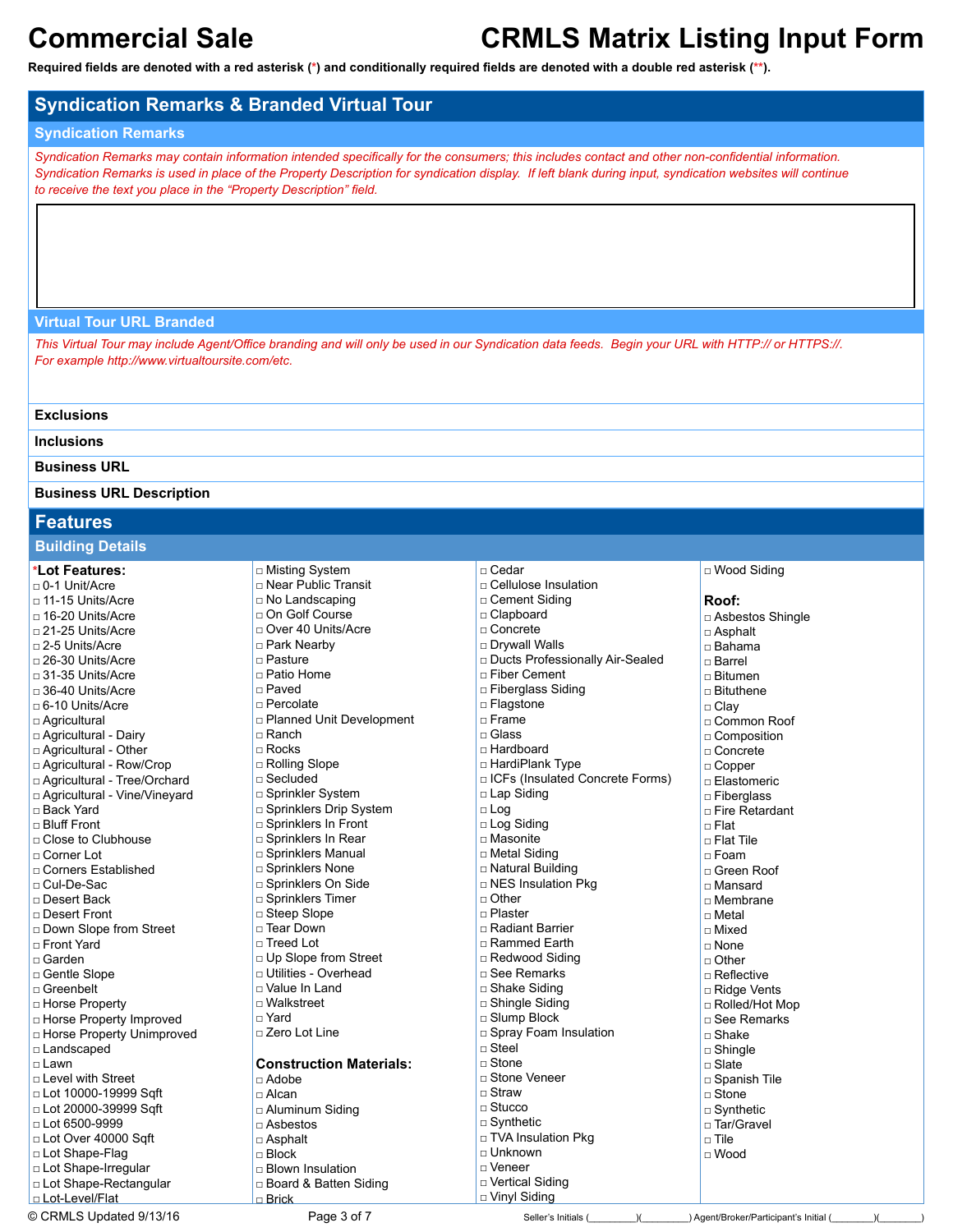| <b>Features (Continued)</b>           |                             |                                   |                                    |
|---------------------------------------|-----------------------------|-----------------------------------|------------------------------------|
| Heating:                              | □ Brick Wall                | □ Humidity Control                | $\Box$ Fishing in Community        |
| □ Central Furnace                     | □ Chain Link                | □ Whole House Fan                 | $\Box$ Includes Dock               |
| □ Zoned                               | □ Cross Fenced              | $\Box$ Electric                   | □ Lagoon Front                     |
| □ Baseboard                           | $\sqcap$ Electric           | $\Box$ Gas                        | $\square$ Lake                     |
|                                       | □ Excellent Condition       | □ Energy Star                     | □ Lake Front                       |
| □ Floor Furnace                       |                             |                                   |                                    |
| □ Wall Heater                         | □ Fair Condition            | □ High Efficiency                 | □ Lake Rights                      |
| □ Space Heater                        | $\square$ Glass             | □ SEER Rated 13-15                | □ Marina in Community              |
| $\Box$ Forced Air                     | □ Goat Type                 | $\Box$ SEER Rated 16+             | □ Navigable Water                  |
| □ Gravity Heating                     | □ Good Condition            | $\sqcap$ None                     | □ Ocean Access                     |
| □ Heat Pump                           | □ Grapestake                | □ See Remarks                     | □ Ocean Front                      |
| $\Box$ Radiant                        | $\Box$ Invisible            |                                   | □ Ocean Side of Freeway            |
| $\Box$ Electric                       | $\Box$ Livestock            | <b>Security Features:</b>         | □ Ocean Side Of Highway 1          |
| □ Natural Gas                         | □ Masonry                   | □ 24 Hour Security                | $\Box$ Pond                        |
| □ Propane                             | □ Needs Repair              | □ Automatic Gate                  | $\Box$ Reservoir in Community      |
| □ Kerosene                            | □ New Condition             |                                   | □ River Front                      |
| $\sqcap$ Pellet                       | $\Box$ None                 | □ Carbon Monoxide Detector(s)     | □ Sea Front                        |
|                                       |                             | □ Card/Code Access                |                                    |
| $\Box$ Wood                           | $\Box$ Partial              | $\Box$ Closed Circuit TV          | $\square$ Seawall                  |
| $\Box$ Oil                            | $\Box$ Pipe                 | □ Fire and Smoke Detection System | $\Box$ Stream                      |
| □ Solar                               | □ Poor Condition            | □ Fire Rated Drywall              | □ Waterfront With Home Across Road |
| □ Energy Star                         | □ Privacy                   | □ Fire Sprinklers                 |                                    |
| □ High Efficiency                     | □ Redwood                   | $\Box$ Firewall(s)                |                                    |
| □ Combination                         | □ Security                  | □ Gated Community                 |                                    |
| □ Fireplace                           | □ See Remarks               | □ Gated with Guard                |                                    |
| □ Humidity Control                    | $\square$ Slumpstone        | □ Guarded                         |                                    |
| □ Wood Stove                          | □ Split Rail                |                                   |                                    |
| $\sqcap$ None                         | □ Stucco Wall               | □ Resident Manager                |                                    |
|                                       |                             | □ Security Lights                 |                                    |
| □ See Remarks                         | $\Box$ Vinyl                | □ Security System                 |                                    |
|                                       | $\Box$ Wire                 | □ Smoke Detector                  |                                    |
| <b>Building Features:</b>             | $\square$ Wood              | □ Window Bars                     |                                    |
| □ Elevators                           | □ Wrought Iron              | □ Wired for Alarm System          |                                    |
| □ Living Quarters                     |                             |                                   |                                    |
| □ Phone System                        | Cooling:                    | <b>Waterfront Features:</b>       |                                    |
| □ Rec Room                            | □ Central                   | □ Across the Road from Lake/Ocean |                                    |
| □ TV System                           | □ Dual                      | □ Bay Front                       |                                    |
|                                       | $\sqcap$ Zoned              | □ Beach Access                    |                                    |
|                                       | □ Wall Window               |                                   |                                    |
| Fence:                                |                             | □ Beach Front                     |                                    |
| □ Average Condition                   | □ Evaporative               | □ Channel/Canal Front             |                                    |
| □ Barbed Wire                         | □ Heat Pump                 | $\Box$ Creek                      |                                    |
| □ Blockwall                           |                             |                                   |                                    |
|                                       |                             |                                   |                                    |
| <b>Utilities</b>                      |                             |                                   |                                    |
| <b>Utilities</b><br>□ Cable Available | □ Natural Gas Available     | □ Phone Connected                 | □ Sewer Not Available              |
| □ Cable Connected                     | □ Natural Gas Connected     | <b>D</b> Phone Not Available      | <b>D</b> Underground Utilities     |
|                                       |                             |                                   |                                    |
| □ Cable Not Available                 | □ Natural Gas Not Available | □ Propane                         | □ Water Available                  |
| □ Electricity Available               | □ None                      | □ See Remarks                     | □ Water Connected                  |
| □ Electricity Connected               | $\Box$ Other                | $\Box$ Sewer Available            | □ Water Not Available              |
| □ Electricity Not Available           | □ Phone Available           | □ Sewer Connected                 |                                    |
| *Water Source                         |                             |                                   |                                    |
| □ Agricultural Well                   | $\Box$ Other                |                                   | □ See Remarks                      |
| $\Box$ Cistern                        | □ Private                   |                                   | □ Shared Well                      |
| □ None                                | $\Box$ Public               |                                   | $\square$ Well                     |
| <b>Laundry Equipment Own Lease</b>    | □ Own<br>□ Lease            |                                   |                                    |
| <b>Electric</b>                       |                             |                                   |                                    |
| □ 220V for Spa                        | □ 220V Other - See Remarks  | □ Electricity - Unknown           | □ Photovoltaics Stand-Alone        |
| □ 220V In Garage                      | □ 220V Throughout           | □ Heavy                           | □ Standard                         |
| □ 220V In Kitchen                     | $\Box$ 440 Volts            | □ Photovoltaics Leased            |                                    |
| □ 220V In Laundry                     | □ Electricity - On Bond     | □ Photovoltaics on Grid           |                                    |
| □ 220V In Workshop                    | □ Electricity - On Property | □ Photovoltaics Owned             |                                    |
|                                       |                             |                                   |                                    |
| Voltage                               | Amperage                    |                                   | <b>Phase</b>                       |
| <b>Clearance Height Min</b>           |                             | <b>Clearance Height Max</b>       |                                    |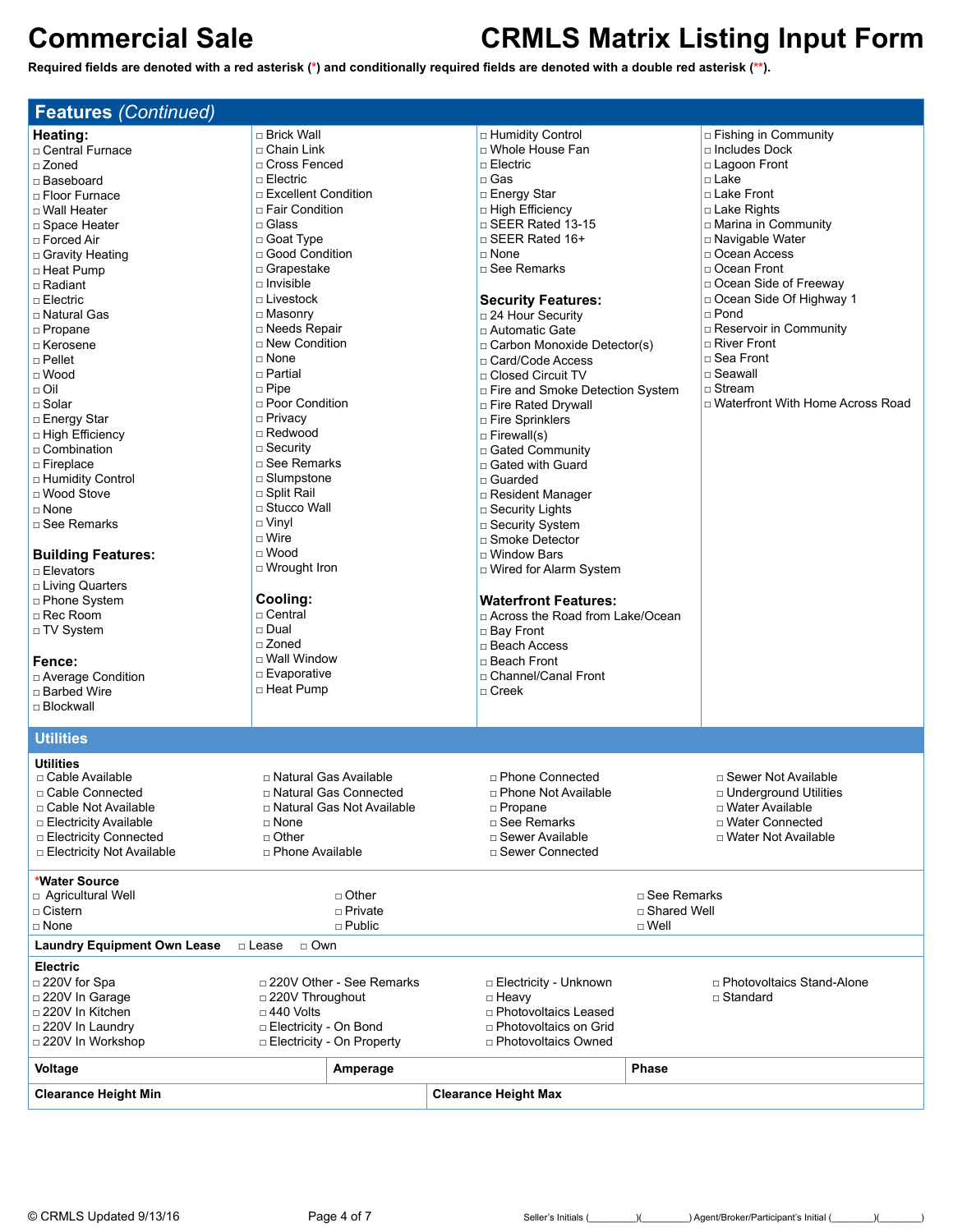| <b>Features (Continued)</b>                                                                                                              |                                                                                                               |                    |                                                                                |                                                                                                                                                                                                         |                                          |                                                 |                                                  |                                                     |  |
|------------------------------------------------------------------------------------------------------------------------------------------|---------------------------------------------------------------------------------------------------------------|--------------------|--------------------------------------------------------------------------------|---------------------------------------------------------------------------------------------------------------------------------------------------------------------------------------------------------|------------------------------------------|-------------------------------------------------|--------------------------------------------------|-----------------------------------------------------|--|
| <b>Garage and Parking</b>                                                                                                                |                                                                                                               |                    |                                                                                |                                                                                                                                                                                                         |                                          |                                                 |                                                  |                                                     |  |
| <b>Parking Total</b>                                                                                                                     |                                                                                                               |                    |                                                                                |                                                                                                                                                                                                         | <b>Carport Spaces</b>                    |                                                 |                                                  |                                                     |  |
| <b>Uncovered Spaces</b>                                                                                                                  |                                                                                                               |                    |                                                                                | <b>Parking Ratio</b>                                                                                                                                                                                    |                                          |                                                 |                                                  |                                                     |  |
| <b>Land &amp; Terms</b>                                                                                                                  |                                                                                                               |                    |                                                                                |                                                                                                                                                                                                         |                                          |                                                 |                                                  |                                                     |  |
| <b>Land Information</b>                                                                                                                  |                                                                                                               |                    |                                                                                |                                                                                                                                                                                                         |                                          |                                                 |                                                  |                                                     |  |
| <b>Land Use</b>                                                                                                                          |                                                                                                               |                    |                                                                                |                                                                                                                                                                                                         |                                          |                                                 |                                                  |                                                     |  |
| □ Industrial                                                                                                                             | □ Mobile Home Park                                                                                            |                    | □ Multi-Family                                                                 |                                                                                                                                                                                                         | $\Box$ Office                            | $\Box$ Other                                    |                                                  | □ Retail                                            |  |
| Topography                                                                                                                               | <b>Lot Dimensions</b>                                                                                         |                    |                                                                                | <b>Source</b>                                                                                                                                                                                           | <b>Lot Dimensions</b>                    |                                                 | Zoning                                           |                                                     |  |
| <b>Listing Termss</b><br>$\Box$ 1031 Exchange<br>□ Cash<br>□ Cash To Existing Loan<br>□ Cash to New Loan<br>□ Contract<br>□ Land Use Fee | □ Lease Back<br>□ Lease Option<br>□ Lien Release<br>□ Owner May Carry<br>□ Owner Pay Points<br>□ Owner Survey |                    |                                                                                | □ Owner Will Carry<br>$\Box$ Subordinate<br>□ Private Financing Available<br>$\sqcap$ Trade<br>□ Relocation Property<br>□ Trust Conveyance<br>□ Subject To Court<br>□ Subject To Other<br>$\Box$ Submit |                                          |                                                 |                                                  |                                                     |  |
| <b>Current Financing</b><br>$\Box$ FHA<br>$\Box$ VA<br>$\Box$ Assumable<br>□ Cal Vet Loan<br>□ Contract                                  | □ Conventional<br>□ Existing Bonds<br>□ Fannie Mae<br>$\Box$ FHA 203(b)<br>$\Box$ FHA 203(k)                  |                    | □ Freddie Mac<br>□ Government Loan<br>$\Box$ None<br>$\Box$ Other<br>□ Private |                                                                                                                                                                                                         | $\Box$ USDA                              | □ Trust Deed<br>□ VA No Loan<br>□ VA No No Loan |                                                  |                                                     |  |
| <b>Number of Buildings</b>                                                                                                               |                                                                                                               |                    |                                                                                |                                                                                                                                                                                                         |                                          |                                                 | <b>Number of Units Leased</b>                    |                                                     |  |
| <b>Anchors/Co Tenants</b>                                                                                                                |                                                                                                               |                    |                                                                                | Move In                                                                                                                                                                                                 |                                          |                                                 |                                                  |                                                     |  |
| <b>Office &amp; MLS</b>                                                                                                                  |                                                                                                               |                    |                                                                                |                                                                                                                                                                                                         |                                          |                                                 |                                                  |                                                     |  |
| <b>Listing Information</b>                                                                                                               |                                                                                                               |                    |                                                                                |                                                                                                                                                                                                         |                                          |                                                 |                                                  |                                                     |  |
| *Buyer Agency Comp                                                                                                                       |                                                                                                               | $\neg$ \$ $\neg$ % | *Buyer Agency Comp Type<br>$\Box$ See Remarks                                  |                                                                                                                                                                                                         |                                          |                                                 | *Dual Variable Rate of Commission?<br>□ Yes □ No |                                                     |  |
| <b>Buyer Agency Comp Remarks</b>                                                                                                         |                                                                                                               |                    |                                                                                |                                                                                                                                                                                                         |                                          |                                                 |                                                  |                                                     |  |
| *Listing Contract Date                                                                                                                   |                                                                                                               | *Expiration Date   |                                                                                |                                                                                                                                                                                                         | <b>Listing Service</b><br>□ Full Service | □ Limited Service                               | □ Entry Only                                     | <b>Sign on Property?</b><br>$\Box$ Yes<br>$\Box$ No |  |
| *Listing Agreement<br>□ Exclusive Right To Sell<br>□ Exclusive Agency<br>$\Box$ Exclusive Right With Exception<br>□ Probate<br>□ Open    |                                                                                                               |                    |                                                                                |                                                                                                                                                                                                         |                                          |                                                 |                                                  |                                                     |  |
|                                                                                                                                          | <b>Showing Contact Information</b>                                                                            |                    |                                                                                |                                                                                                                                                                                                         |                                          |                                                 |                                                  |                                                     |  |
| *Showing Contact Type                                                                                                                    |                                                                                                               |                    |                                                                                | <b>Showing Contact Name</b>                                                                                                                                                                             |                                          |                                                 | <b>Showing Contact Phone</b>                     |                                                     |  |
| □ Occupant □ Agent □ Owner                                                                                                               |                                                                                                               | □ Property Manager |                                                                                |                                                                                                                                                                                                         |                                          |                                                 |                                                  | Ext                                                 |  |
| <b>Occupant Information</b>                                                                                                              |                                                                                                               |                    |                                                                                |                                                                                                                                                                                                         |                                          |                                                 |                                                  |                                                     |  |
| *Occupant Type a Owner                                                                                                                   | □ Vacant                                                                                                      | $\Box$ Tenant      | <b>Owner Name</b>                                                              |                                                                                                                                                                                                         |                                          |                                                 | <b>Owner Phone</b>                               |                                                     |  |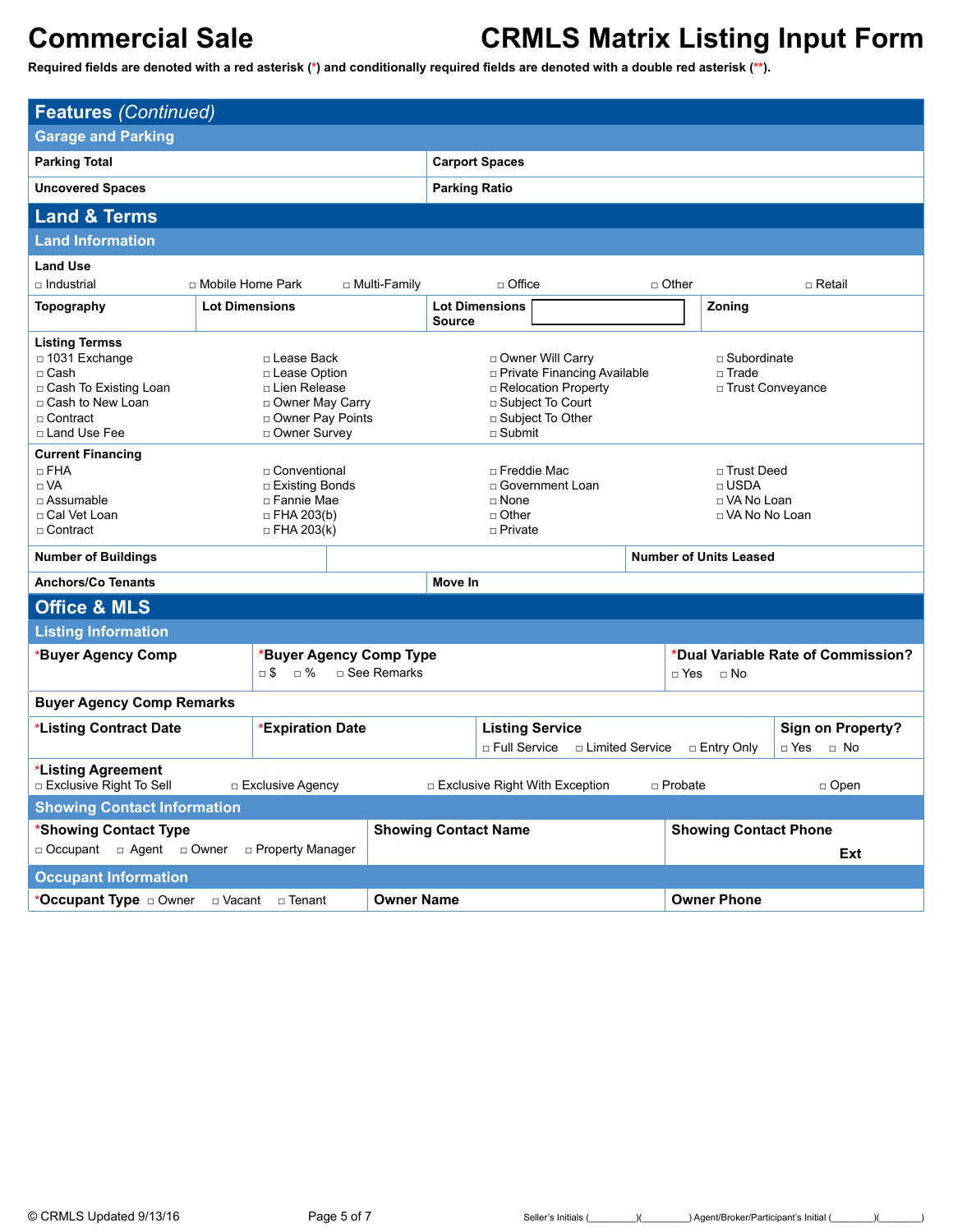| <b>Office &amp; MLS (Continued)</b>                                                                                         |                          |                                        |                                           |  |  |  |  |  |
|-----------------------------------------------------------------------------------------------------------------------------|--------------------------|----------------------------------------|-------------------------------------------|--|--|--|--|--|
| <b>Showing Information</b>                                                                                                  |                          |                                        |                                           |  |  |  |  |  |
| *Showing Instructions                                                                                                       |                          |                                        |                                           |  |  |  |  |  |
|                                                                                                                             |                          |                                        |                                           |  |  |  |  |  |
|                                                                                                                             |                          |                                        |                                           |  |  |  |  |  |
|                                                                                                                             |                          |                                        |                                           |  |  |  |  |  |
|                                                                                                                             |                          |                                        |                                           |  |  |  |  |  |
| *Lock Box Location                                                                                                          |                          |                                        |                                           |  |  |  |  |  |
| *Lock Box Type                                                                                                              |                          |                                        |                                           |  |  |  |  |  |
| □ Call Listing Office<br>$\Box$ Combo                                                                                       | $\Box$ Multacc           | □ None                                 | $\Box$ Risco                              |  |  |  |  |  |
| □ See Remarks<br>□ Seller Providing Access                                                                                  | □ SentriLock             | $\Box$ Supra                           |                                           |  |  |  |  |  |
| <b>Lock Box Version</b><br>□ Supra BT<br>$\square$ Supra                                                                    | □ Supra BT LE            | <b>Lock Box Serial Number</b>          |                                           |  |  |  |  |  |
| <b>Contact Information</b>                                                                                                  |                          |                                        |                                           |  |  |  |  |  |
| <b>Other Phone Description</b>                                                                                              |                          | <b>Other Phone Number</b>              | Ext                                       |  |  |  |  |  |
| Preferred Order of Contact - Select up to 6 contact options using the numbers 1 to 6 to specify the order.<br>Agent Cell Ph |                          |                                        |                                           |  |  |  |  |  |
| Agent Pager Ph<br>Agent Direct Ph<br>Agent Toll Free                                                                        | Office Ph<br>Office Fax  | Co-Agent Email<br>Co-Agent Fax         | Co-Agent Toll Free<br>Co-Agent Voice Mail |  |  |  |  |  |
| <b>Agent Email</b><br>Agent Voice Mail<br>Agent Fax<br><b>Agent Text Message</b>                                            | Co-Agent Cell Ph         | Co-Agent Home Ph<br>Co-Agent Pager Ph  | Co-Agent Text Message<br>Other            |  |  |  |  |  |
| Agent Home Ph                                                                                                               | Co-Agent Direct Ph       |                                        |                                           |  |  |  |  |  |
| <b>MLS</b>                                                                                                                  |                          |                                        |                                           |  |  |  |  |  |
| <b>Ad Number</b>                                                                                                            |                          |                                        |                                           |  |  |  |  |  |
| Before selecting "No" on any of the below options written authorization from the seller is required.                        |                          |                                        |                                           |  |  |  |  |  |
| *Internet Entire Listing Display?<br>□ Yes                                                                                  | $\Box$ No                | *Internet Address Display?             | $\Box$ Yes<br>$\Box$ No                   |  |  |  |  |  |
| *Internet Consumer Comment?<br>$\Box$ Yes                                                                                   | $\Box$ No                | *Internet Automated Valuation Display? | □ Yes<br>$\Box$ No                        |  |  |  |  |  |
| *Neighborhood Market Report Seller Participant? DYes                                                                        | $\Box$ No                |                                        |                                           |  |  |  |  |  |
| <b>Private Remarks</b>                                                                                                      |                          |                                        |                                           |  |  |  |  |  |
|                                                                                                                             |                          |                                        |                                           |  |  |  |  |  |
|                                                                                                                             |                          |                                        |                                           |  |  |  |  |  |
|                                                                                                                             |                          |                                        |                                           |  |  |  |  |  |
|                                                                                                                             |                          |                                        |                                           |  |  |  |  |  |
|                                                                                                                             |                          |                                        |                                           |  |  |  |  |  |
|                                                                                                                             |                          |                                        |                                           |  |  |  |  |  |
| <b>Agent Information</b>                                                                                                    |                          |                                        |                                           |  |  |  |  |  |
| *List Agent MLS ID<br>*List Agent Email Confidential                                                                        |                          | <b>Co-List Agent MLS ID</b>            |                                           |  |  |  |  |  |
| <b>Financial Information</b>                                                                                                |                          |                                        |                                           |  |  |  |  |  |
| <b>General Financial Information</b>                                                                                        |                          |                                        |                                           |  |  |  |  |  |
| <b>Accounting Type</b><br>□ Actual  □ Pro Forma                                                                             | <b>Cap Rate</b>          |                                        | <b>Tax Rate</b>                           |  |  |  |  |  |
| <b>Tays Annual Amount</b>                                                                                                   | <b>Tax Year</b>          |                                        |                                           |  |  |  |  |  |
| <b>Annual Expense Information</b>                                                                                           |                          |                                        |                                           |  |  |  |  |  |
| <b>Expense Year</b>                                                                                                         | <b>Real Estate Taxes</b> |                                        | <b>Personal Property Amount</b>           |  |  |  |  |  |
| <b>Legal Accounting</b>                                                                                                     | Advertising              |                                        | Insurance                                 |  |  |  |  |  |
| <b>Electric</b>                                                                                                             | <b>Water/Sewer</b>       |                                        | Trash                                     |  |  |  |  |  |
| Prof. Management                                                                                                            | <b>Building</b>          |                                        | <b>Maintenance</b>                        |  |  |  |  |  |
| <b>Resident Manager</b>                                                                                                     | <b>Supplies</b>          |                                        | Other                                     |  |  |  |  |  |
| <b>Total Expenses</b>                                                                                                       |                          | <b>Reserves</b>                        |                                           |  |  |  |  |  |